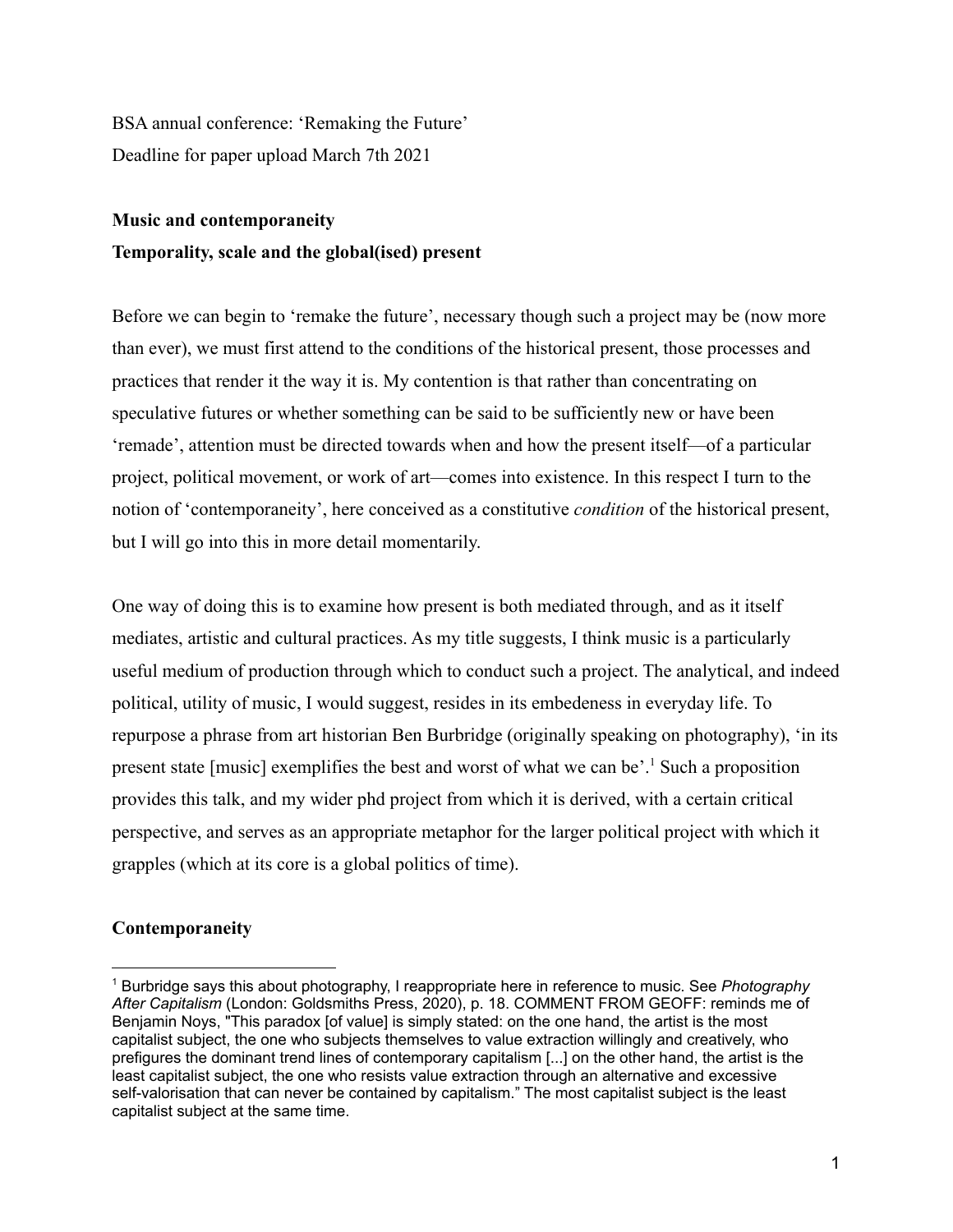The philosopher Peter Osborne's work has been influential in thinking about contemporaneity in a critical context, where the term has been stripped of its colloquial definition of *things occurring in the same chronological period of time* to describe the complex temporal logic of the historical present as a site of heterogeneous forms of time. In his 2013 book *Anywhere or Not At All*, Osborne describes contemporaneity as 'a coming together not simply "in" time, but *of* times.' He carries on to say 'we do not just live or exist together in time with our contemporaries—as if time itself is indifferent to this existing together—but rather the present is increasingly characterized by a coming together of *different but equally "present"* temporalities or *"times"*, a temporal unity in disjunction, or *a disjunctive unity of present times*'.<sup>2</sup>

Such a conception of the present, for Osborne, is a product of the spatial expansion of Western modernity, which can thus be classified as the temporal logic of global(ised) capitalism. As such, 'contemporaneity' comes to stand in for the experience of various social and cultural times that developed along their own historical trajectories and which have been increasingly brought together in what Osborne has called a 'disjunctive conjunction'. To point to the historical forces that have contributed to this conjuncture, often highlighted are the transnational character of post-89 global politics, the emergence of what Arjun Appadurai called the 'global-cultural economy', and the pervasiveness of media technologies and Bratton's 'planetary computation'.<sup>3</sup> But I'm not going to expand on these points here.

## **Contemporary art/cultural production**

Adopting such an understanding of contemporaneity complicates, or at least modifies, the meanings of notions like 'contemporary art' or 'contemporary culture'. In Osborne's terms, they stop referring to an empirical totalisation of art or cultural production at the time of a given present.<sup>4</sup> For something to be contemporary in this critical conception, it must be said to contribute to the production of the present itself. This is what gives it its critical, and thus also its exclusionary, character (not everything can be 'contemporary' in this regard).

<sup>2</sup> Peter Osborne, *Anywhere or Not At All* (London: Verso, 2013), p. 17.

<sup>3</sup> Appadurai, Bratton, *The Stack* (MIT Press, 2015).

<sup>4</sup> Osborne, *Anywhere or Not At All*, p. 2.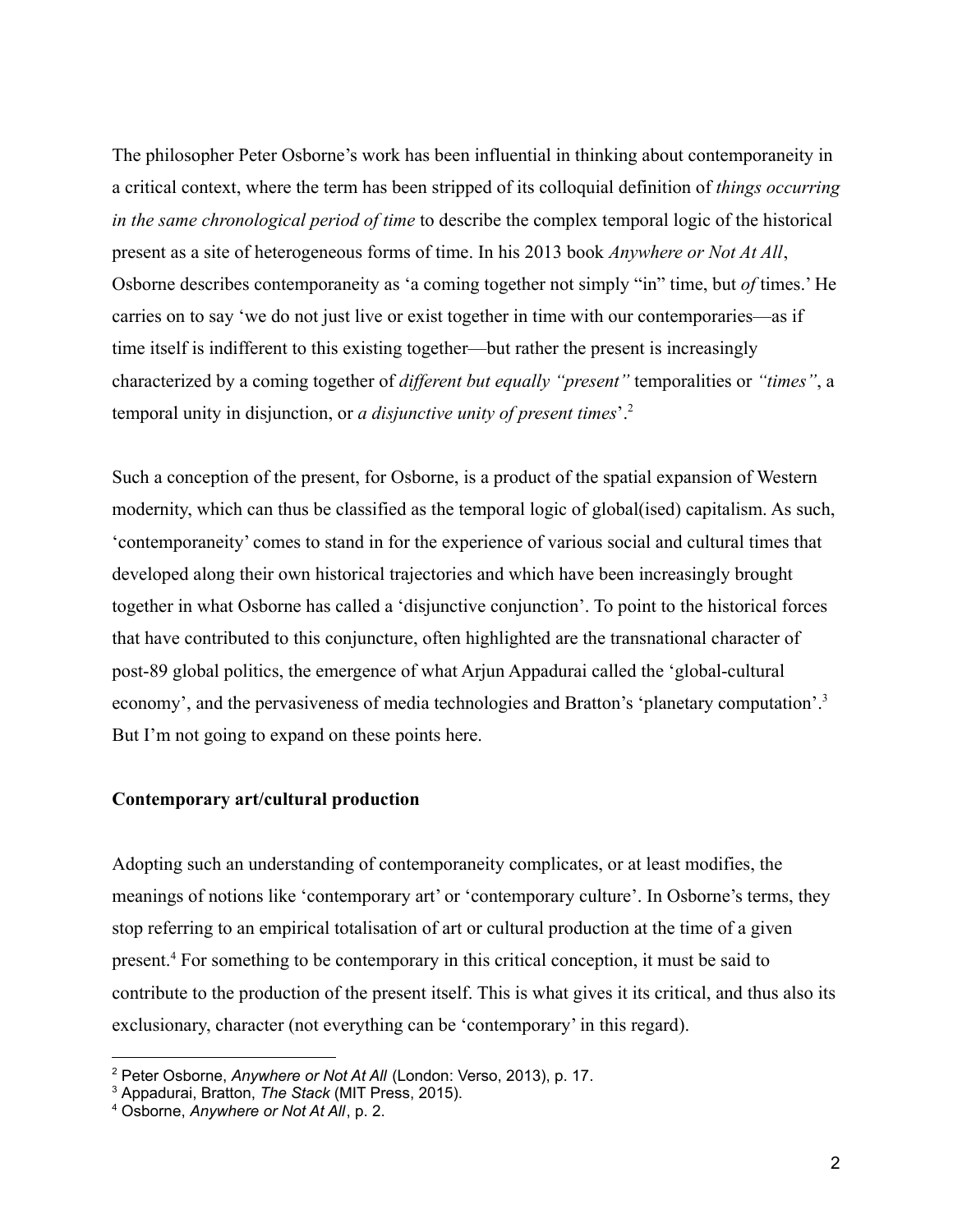Osborne himself comes to quite specific conclusions regarding the philosophical character of 'contemporary art', owing to the significance he places on the conceptual art project of the 1960s and his dedication to the post-Kantian romantic philosophy of art (particularly as the tradition of Kant, Hegel, Schelling has been mediated in the work of Theodor Adorno). Briefly put, this leads Osborne to the conclusion that contemporary art is ontologically 'postconceptual'—a category that recognises the ineliminable aesthetic dimension of all art (the success of conceptual art's failure) while affording primacy to the concept across all material instantiations of individual artworks, emphasising the conceptual character of much contemporary art.<sup>5</sup>

Thus, Osborne arrives at a position that stresses art's conceptual, material, and relational dimension, returning to an almost Baumgartian sense of the 'aesthetic' (though again mediated by Adorno's *Aesthetic Theory*) as related to the spatio-temporal sensuousness and distributed materialisation of autonomous works. This perspective enables a re-reading of the art of the past 60 or so years from the position of the historical present, what Osborne has come to call a 'historical ontology of art'.<sup>6</sup>

### **Criticisms and lack of theorisation of the social**

In affording primacy to the conceptual dimension and distributed materiality of autonomous works of contemporary art, Osborne's philosophy has come under scrutiny from a number of disciplinary perspectives. One such line of critique has been levelled at the seeming extrapolation of 'Western contemporary art into an existing Western-centric scheme', which Osborne elevates to contemporary art *as such*. <sup>7</sup> However, this criticism isn't what I want to focus on here. Rather, in the context of this conference, I turn to sociologist and anthropologist Georgina Born's contention that Osborne (among many others it must be said) fails to sufficiently theorise the

<sup>5</sup> See Peter Osborne, 'The Postconceptual Condition: Or the Cultural Logic of High Capitalism Today', in *The Postconceptual Condition* (London: Verso, 2018).

<sup>6</sup> *Anywhere or Not At All*, p. 22.

 $<sup>7</sup>$  lan A. McLean, 'The necessity of the new: between the modern and the contemporary', in N. Croggon</sup> and H. Hughes eds., *Three Reflections on Contemporary Art History* (Melbourne: Discipline, 2014), pp. 15–52.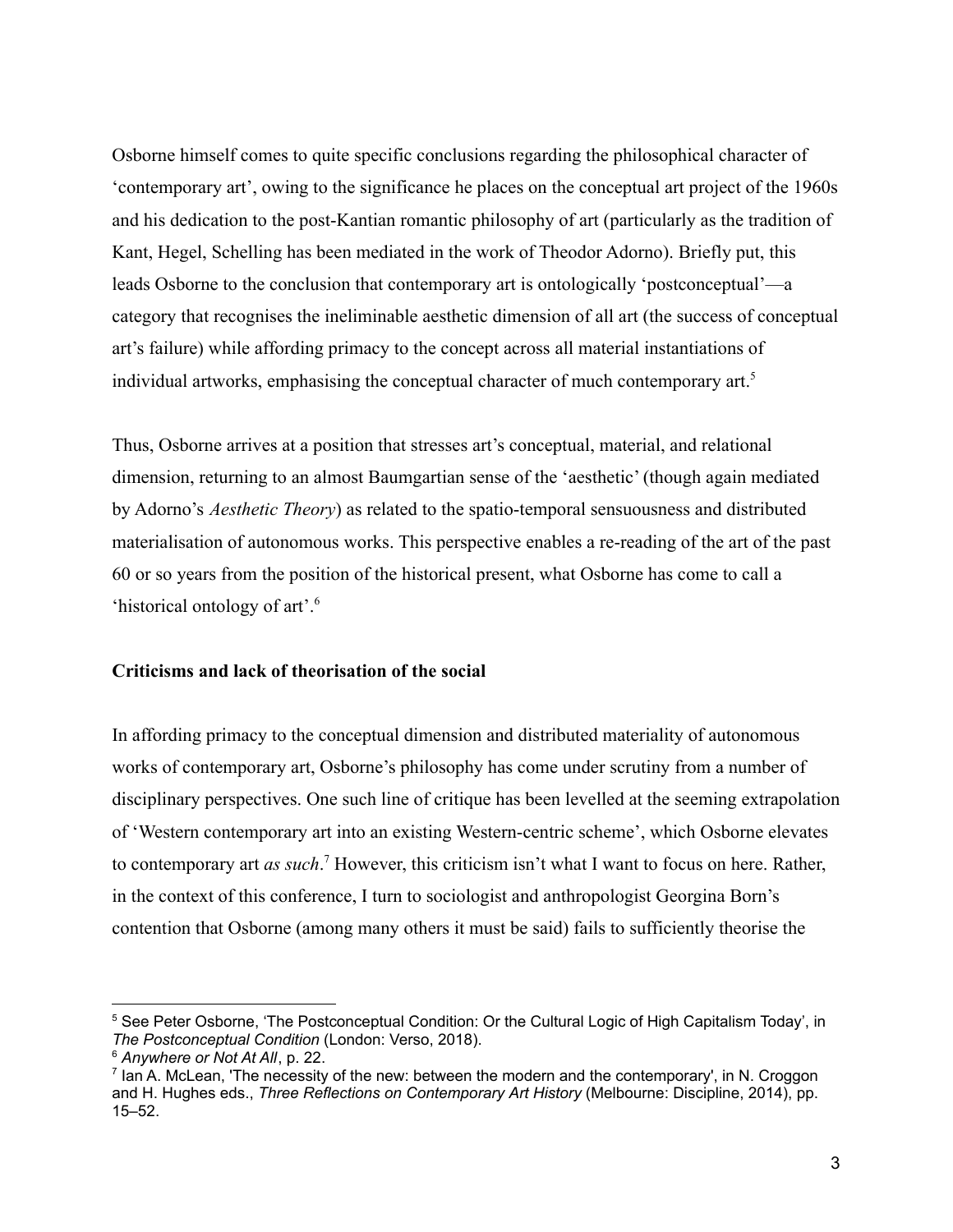social dimension of art in the globally interconnected context of contemporaneity. As Born puts it,

Rather than re-theorize art's "ineliminable" aesthetic dimension, Osborne ultimately develops a post-Adornian conception of the aesthetic dimension by equating it with art's "materialization," that is, its "felt, spatio-temporal" presentation—where this excludes from feeling, space, and time any social dimension. Indeed, here and elsewhere, for Osborne the "spatial" (in the guise of the geopolitical, or art's transnationalization or globalization) appears to represent an inadequate stand-in, theoretically, for any diagnosis of art's plural social mediations.<sup>8</sup>

Arguing for what she calls a 'social aesthetics', Born rejects the idea that 'one can or should disentangle the social, in all its varied modalities, from experiences and conceptions of the aesthetic.'<sup>9</sup> As such, for Born, art's social dimension plays a constitutive role that transcends the conceptual or material (in the sense of its spatio-temporal physicality), situating works of art (including 'non-object-based' performance and sonic arts) within the 'larger socio-material assemblages within which they are created, circulated, and consumed.'<sup>10</sup>

Where Osborne might attempt to retain the *autonomy* of art, maintaining its Kantian functionless-ness or the Adornian view of the artwork as a social totality, Born argues for deeper investment in the many ways in which 'our interactions with art participate in or serve an array of political orientations and social and cultural processes.'<sup>11</sup> Indeed, in the context of contemporaneity, which is itself a sort of historical totality—the totalisation of global (techno)social 'times' that constitute the present—mightn't it be productive to understand how, as Born puts it, works of art 'and the subjects of aesthetic experience that they elicit and encounter together live their lives'?<sup>12</sup> To observe what Ina Blom has called the *'art-specific production of sociality'* from the perspective of the present?<sup>13</sup>

<sup>8</sup> Georgina Born et al., 'What is Social Aesthetics', p. 29.

<sup>&</sup>lt;sup>9</sup> Born, 'What is Social Aesthetics', p. 2.

 $10$  Ibid.

 $11$  Ibid, p. 5.

 $12$  Ibid, p. 2.

<sup>13</sup> Ina Blom, 'Mediating Sociality: A Contested Question of Contemporary Art', in Liv Hausken ed. *Thinking Media Aesthetics, Media Studies, Film Studies and the Arts* (Oxford: Peter D Lang, 2013), p. 69. Italics in original.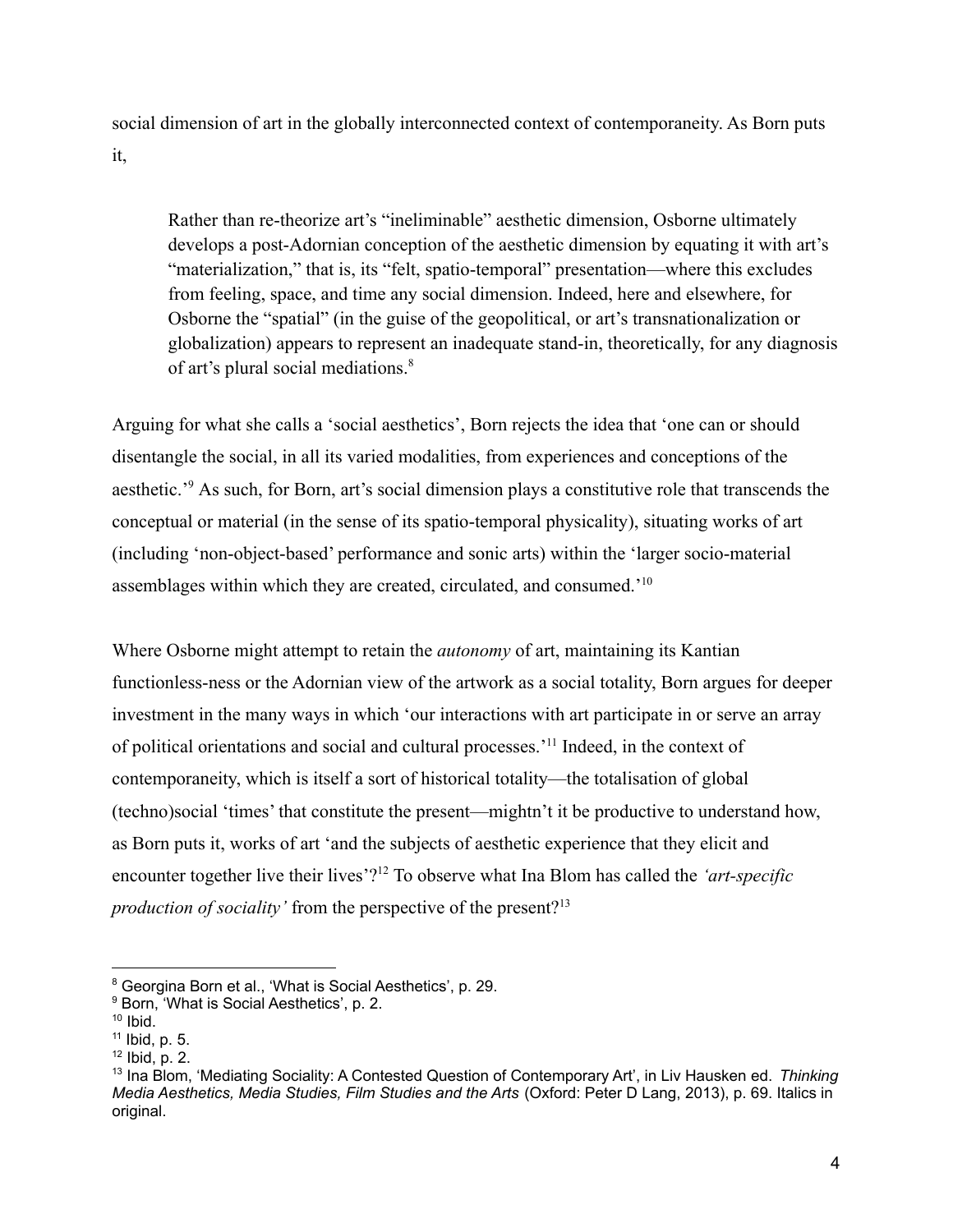#### **Music**

Building on Born, I suggest music becomes particularly useful in this regard—though not without complication. As a constitutive ingredient of social ordering (DeNora, 2000), music has a unique capacity to (re)produce social unity and division on a global scale (Born and Hesmondhalgh, 2000) while, at the same time, often functioning on the world market as *capital objectified*, where aesthetic content masks the underlying interests of corporations and exploitative, unsustainable, modes of production. This last point has been powerfully demonstrated in music sociologist Kyle Devine's recent ethnographic work on the staple commodities that underpin music's mediatic condition today, which encompasses a global-scale labour force and massive carbon extraction, putting paid to any residual notions that hold music as a particularly 'absolute' or immaterial art form. <sup>14</sup>

As Born argues with reference to the other arts, music appears to be unique in the way it produces sociality in a plurality of ways that operate across the globe—partly owing to its complex ontological status as an aesthetic phenomenon that unfolds over time. This is of course the case in the practice and performance of music in 'real time'—music as activity, what ethnomusicologist Christopher Small termed 'musicking'—but it also plays out in cultural terms. Born asks us to consider, for instance, how 'music conjures up and animates imagined communities, aggregating its listeners into virtual collectivities and publics based on musical and other identifications'.<sup>15</sup> Riffing on Benedict Anderson's book *Imagined Communities*, Born is referring here to the powerful role music has played historically in the formation of (sub)culturally imagined communities—or scenes—such as punk, mods, various 'hippy' movements and so on, in relation to the formation of social groups through fashion choices and other factors.<sup>16</sup> Such formations, of course, were of central concern to the first and second wave of cultural theory coming out of what was Birmingham's Centre for Contemporary Cultural Studies, where music featured heavily, particularly in the work of Dick Hebdige and Angela McRobbie.<sup>17</sup>

<sup>14</sup> Kyle Devine, *Decomposed: The Political Ecology of Music* (Cambridge, MA: MIT Press, 2019).

<sup>15</sup> Born, 'Music and the materialization of identities', p. 378.

<sup>16</sup> Benedict Anderson, *Imagined Communities: Reflections on the Origin and Spread of Nationalism* (London: Verso, 2016).

<sup>17</sup> Dick Hebdige, *Subculture: The Meaning of Style* (London: Routledge, 1979); Angela McRobbie, *Jackie*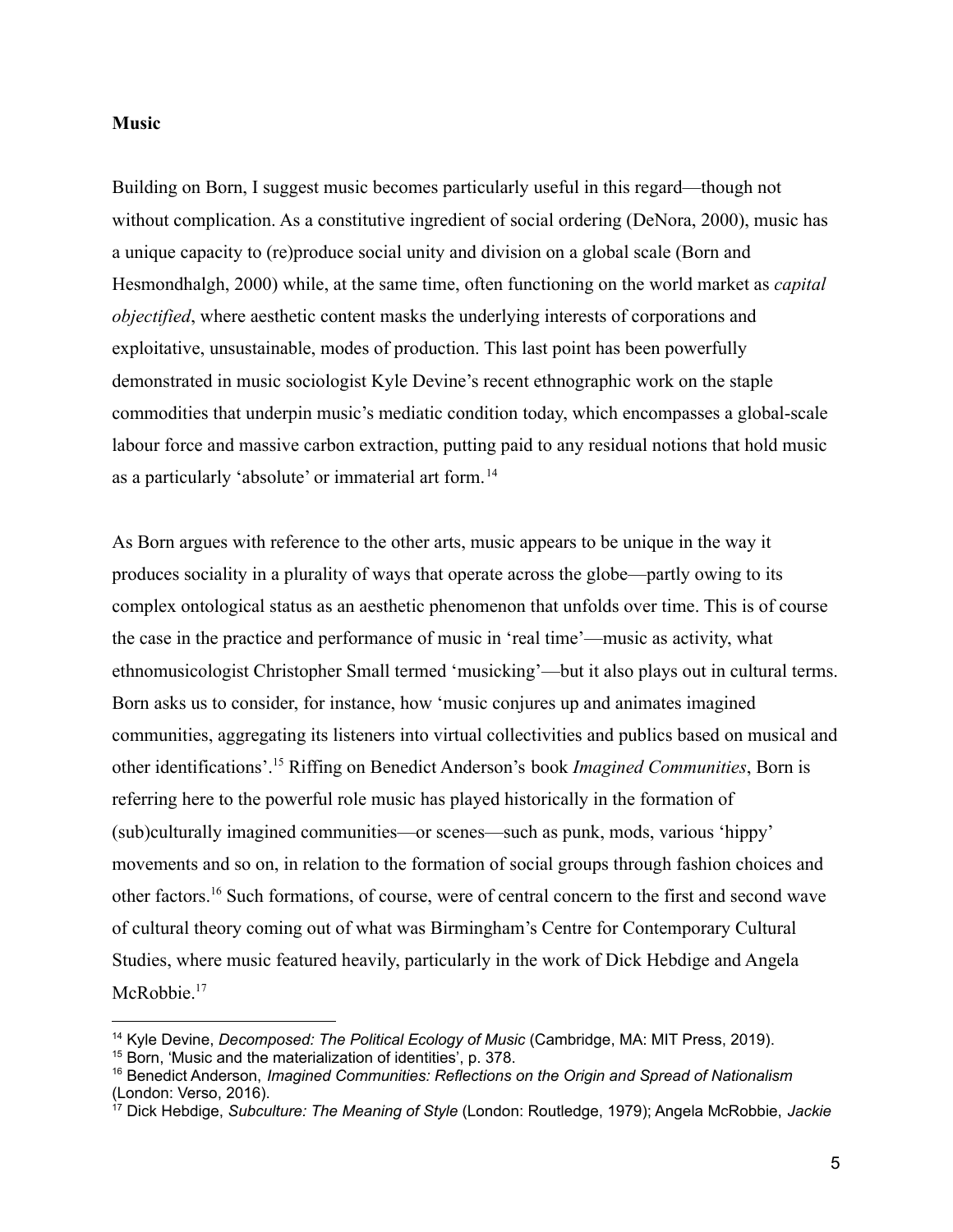#### **Temporality and scale**

In attempting to take both of these perspectives seriously, a number of tensions and inherent contradictions arise that, I propose, might be elaborated through a consideration of 'scale'. Cultural theorist Anna McCarthy speaks of a 'politics of scale', a notion she specifically explicates in relation to the field of cultural studies. Similarly, in a recent book anthropologist Anna Tsing argues that a pressing issue for researchers of phenomena in the context of global capital is to 'scale up' our research projects/questions without altering their intent. Of this I am not so sure. As I see it, a scalar perspective radically alters our objects of analysis and complicates their unification, perhaps best exemplified in the disjunctive conjunction of contemporaneity itself.

To think in scalar terms dramatically alters each of the concepts under consideration—of course, to conceive 'music' from the level of individual experience is vastly different than conceiving it from the geopolitical construction that is 'the West' or even the nation-state, for instance. But to drive the scalar perspective to more radical ends, what does it mean to conceive music from the microscale perspective of tones and signals—the materiality of sound itself—or the microprocesses that facilitate much of contemporary music reproduction? Is it possible to connect microprocesses to macro considerations of broader historical temporalities and trajectories, a complex conjunction of which the historical present is composed. Indeed, as a concept that operates at the scale of the globe, how might contemporaneity be articulated with any semblance of regional specificity, or glimpsed within individual practices, or congealed within signals?

The question of unifying multiscalar concepts or objects would of course be contentious in many disciplines. It is true that one mustn't 'attend a panel of world system historians in the morning and chide them for the absence of "voices" in their accounts, and then criticize a panel of ethnomethodologists and microhistorians for disregarding the big picture in the afternoon.'<sup>18</sup>

*An Ideology of Adolescent Femininity*… 1978.

<sup>&</sup>lt;sup>18</sup> Anna McCarthy, 'From the Ordinary to the Concrete Cultural Studies and the Politics of Scale', p. 26.